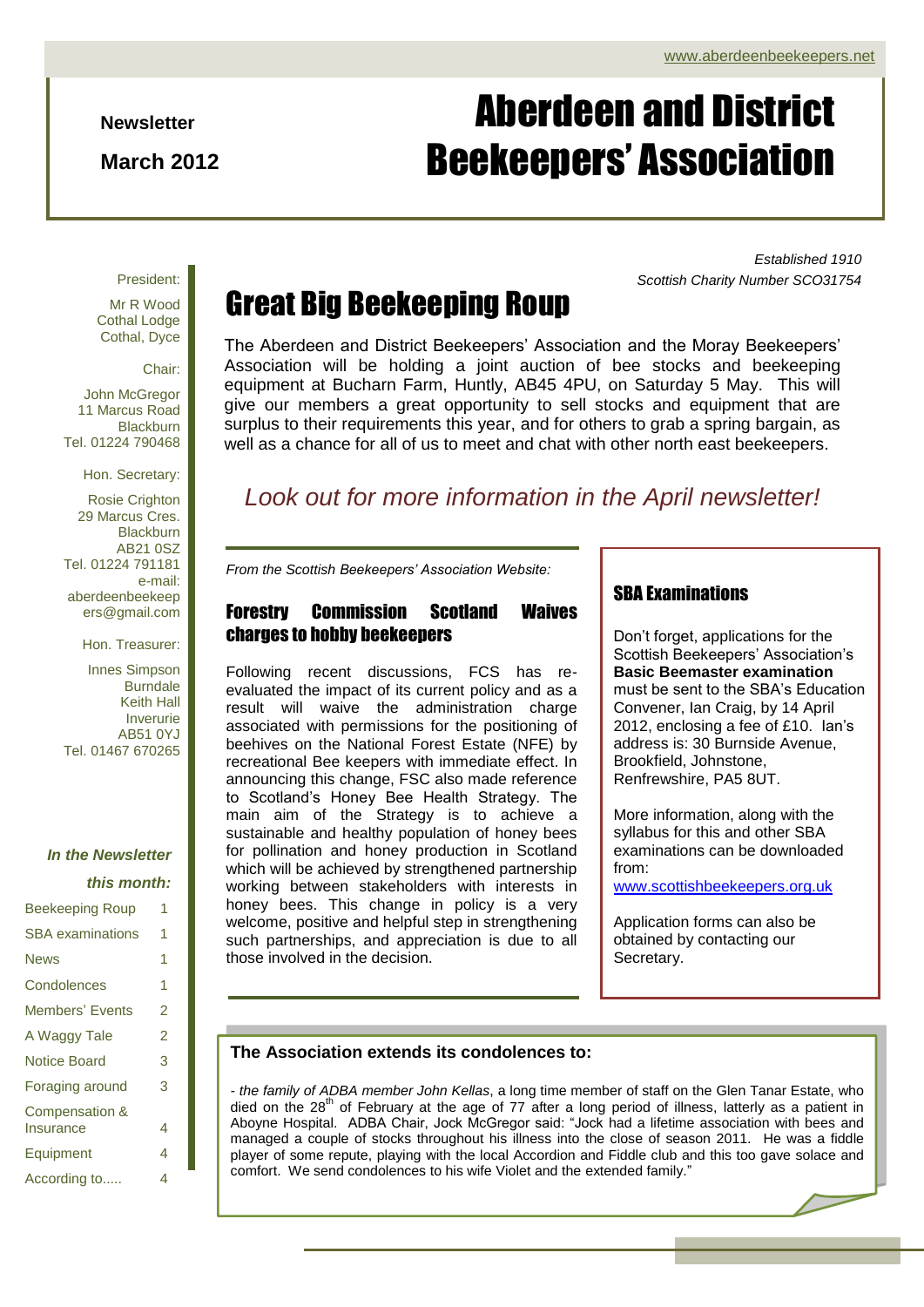## Page 2 of 4 ADBA Newsletter

### Members' Event

### **Talk by Commercial Beekeeper Murray McGregor**

Saturday 24 March at 2.30pm

The Kinellar Community Hall Fintray Road Blackburn AB21 0SS

\*Please consider bringing along a prize as a contribution to the raffle that will be held following the talk\*

### A Waggy Tale

We were out at the bee meeting at Kinellar Hall in February when, in our absence our lurcher dog stole a bottle of Vita Feed Gold from the kitchen table, unwrapped it form the jiffy bag, took off the lid and drank most of it. We found her, on our return, lying out flat having vomited copious amounts. She perked up and took her tea as usual but she remained very hot throughout the evening panting and seeking a cool area in the house. She was florid in colour and didn't fully recover until the next day. I looked up the chemical ingredients of Vita Feed Gold and discovered them to be sugar beet and salicylic acid. £15 for a bottle of sugar beet and aspirin, and the dog drunk it....I guess there a few lessons to be learnt there! However on the serious side, if any of you have thieving dogs please be mindful of where you store your bee chemicals and keep them away from pets ...oh and much more importantly, children! Needless to say I will be more careful in future and keep chemicals away from the dog, but also it is a useful lesson to remember to get to know what the ingredients of products are and not just assume because it is safe for insect consumption it will be safe for all animals.

Rosie Crighton

#### Beekeeping Circles

If you would like to join an existing beekeeping circle in the following areas, contact -

Helen Anderson, based in **Inverurie**, on 01467 620750, e-mail: [sh.and@gmx.com](mailto:sh.and@gmx.com) Graham Torrie, based in **Torphins**, on 013398 82038, e-mail[: grahamtorrie002@btinternet.com](mailto:grahamtorrie002@btinternet.com)

*The initiative relies on individual members volunteering to compile and share (with permission) a list of names and contact numbers of other beekeepers in their local area, then to take things forward as the members of the circle deem fit. If you would be prepared to co-ordinate a beekeeping circle in your own area, please contact Graham Torrie.*

### Members' Event

### **Practical Workshop and Spring Inspection**

Saturday 28 April at 10am

Association Apiary, SAC, Craibstone

\*ALL DAY EVENT\*

#### Towns, Gardens and Britain in Bloom

If you haven't been able to catch this BBC series in which Sarah Raven sets out on a mission to halt the rapid decline in Britain's essential bees, butterflies and pollinating insects to our towns, it is still available on the BBC iPlayer at:

<http://www.bbc.co.uk/programmes/b0152fty>

*Thanks to Emma Chapman for this item.*

#### Mentors Available

A number of our experienced members have been kind enough to offer their services as mentors. If you are a beginner seeking a mentor in the following areas, please contact the Secretary:

> Aberdeen Culter/Drumoak Banchory **Crathie** Inverurie Blackburn

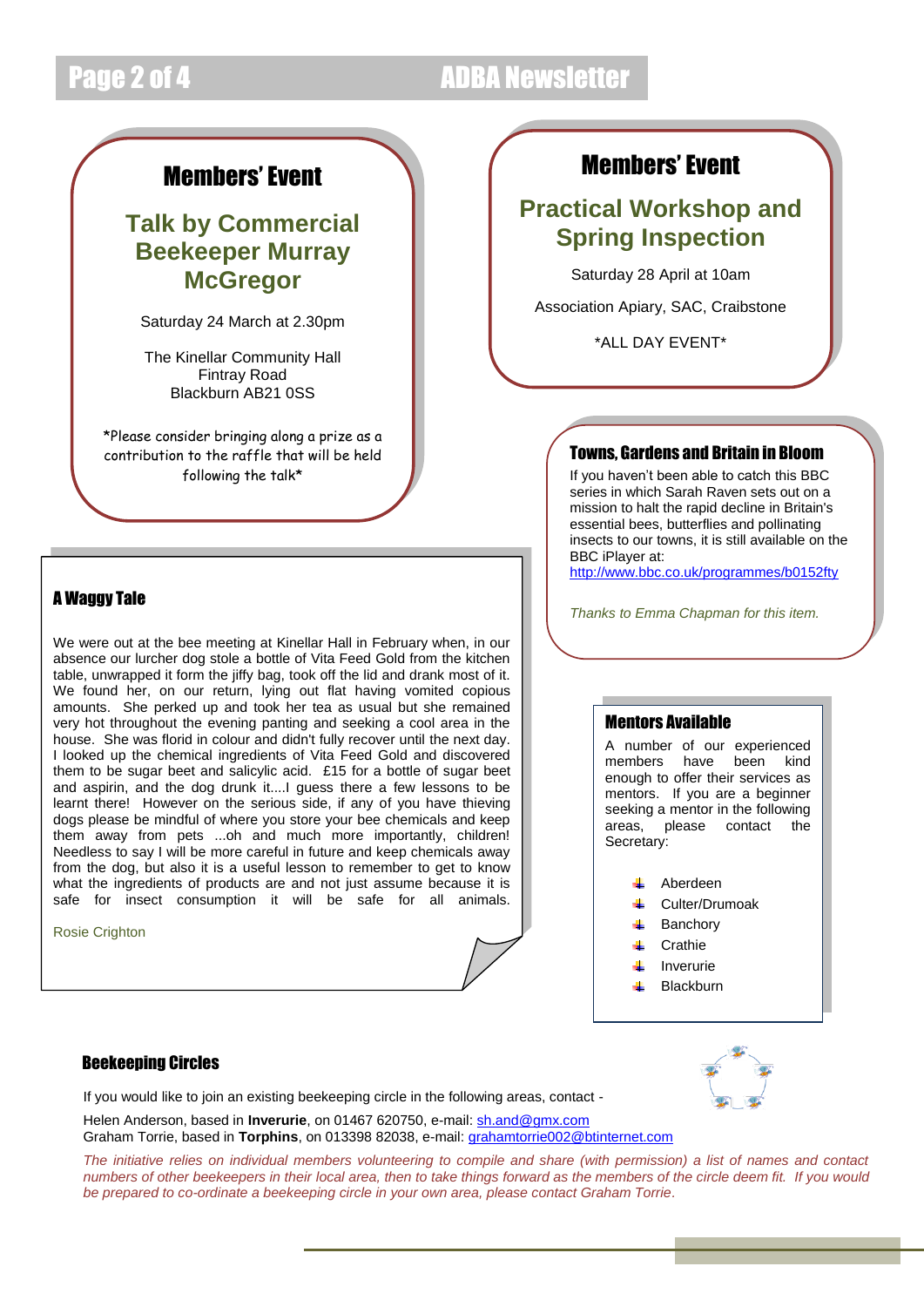### Page 3 of 4 ADBA Newsletter



**9-frame radial extractor** (electric) – FOR HIRE £10 per hire period

**Steam wax melter** – available ON LOAN £10 deposit

Both items available from: Jock McGregor, 11 Marcus Road, Blackburn. Tel. 01224 790468

## Foraging around



A team of researchers from the Queen Mary University of London has discovered that **bumblebees can use cues from their rivals the honeybees** to learn where the best food resources are. The researchers suggest that bees would have opportunities to learn cues from their own species and other species to an equal degree in the wild, as they often share the same flower species as a source of food. The story was covered by, amongst others, Scinews.com and can be found at [http://www.sci](http://www.sci-news.com/biology/article00181.html)[news.com/biology/article00181.html](http://www.sci-news.com/biology/article00181.html)

The BBC reports that bee keepers in mid and north Wales are being urged to help with **research into the healing properties of honey** as scientists look to counter MRSA. Cardiff University and the National Botanic Garden of Wales launched the hunt last summer for honeys which can counteract bacteria. They are checking for honey with the potential to counter hospital acquired infections MRSA and Clostridium Difficile. See

<http://www.bbc.co.uk/news/uk-wales-mid-wales-17231976>

With the numbers of honey bees declining in China, the country has now started depending on **artificial pollination to harvest fruits**. China's indigenous honey bee - Apis ceranae - previously survived under varied geographical conditions, but these are also dying off. Their population has decreased due to environmental pollution and competition from Italian bees - Apis mellifera ligustica - that were introduced in China just before the turn of the 20th century. Read the story at

[http://zeenews.india.com/news/eco-news/china-resorts-to](http://zeenews.india.com/news/eco-news/china-resorts-to-artificial-pollination_761052.html)[artificial-pollination\\_761052.html](http://zeenews.india.com/news/eco-news/china-resorts-to-artificial-pollination_761052.html)

Very many news outlets picked up a report that, **like humans, bees have different personality traits**... and choose their jobs to suit them. Researchers in the US have worked out that some bees are thrill-seekers whereas others opt for a more cautious, risk-averse attitude to life. Read the Daily Mail's take on this story at [http://www.dailymail.co.uk/sciencetech/article-](http://www.dailymail.co.uk/sciencetech/article-2112197/Bees-personalities-say-scientists.html?ito=feeds-newsxml)[2112197/Bees-personalities-say-scientists.html?ito=feeds](http://www.dailymail.co.uk/sciencetech/article-2112197/Bees-personalities-say-scientists.html?ito=feeds-newsxml)[newsxml](http://www.dailymail.co.uk/sciencetech/article-2112197/Bees-personalities-say-scientists.html?ito=feeds-newsxml)